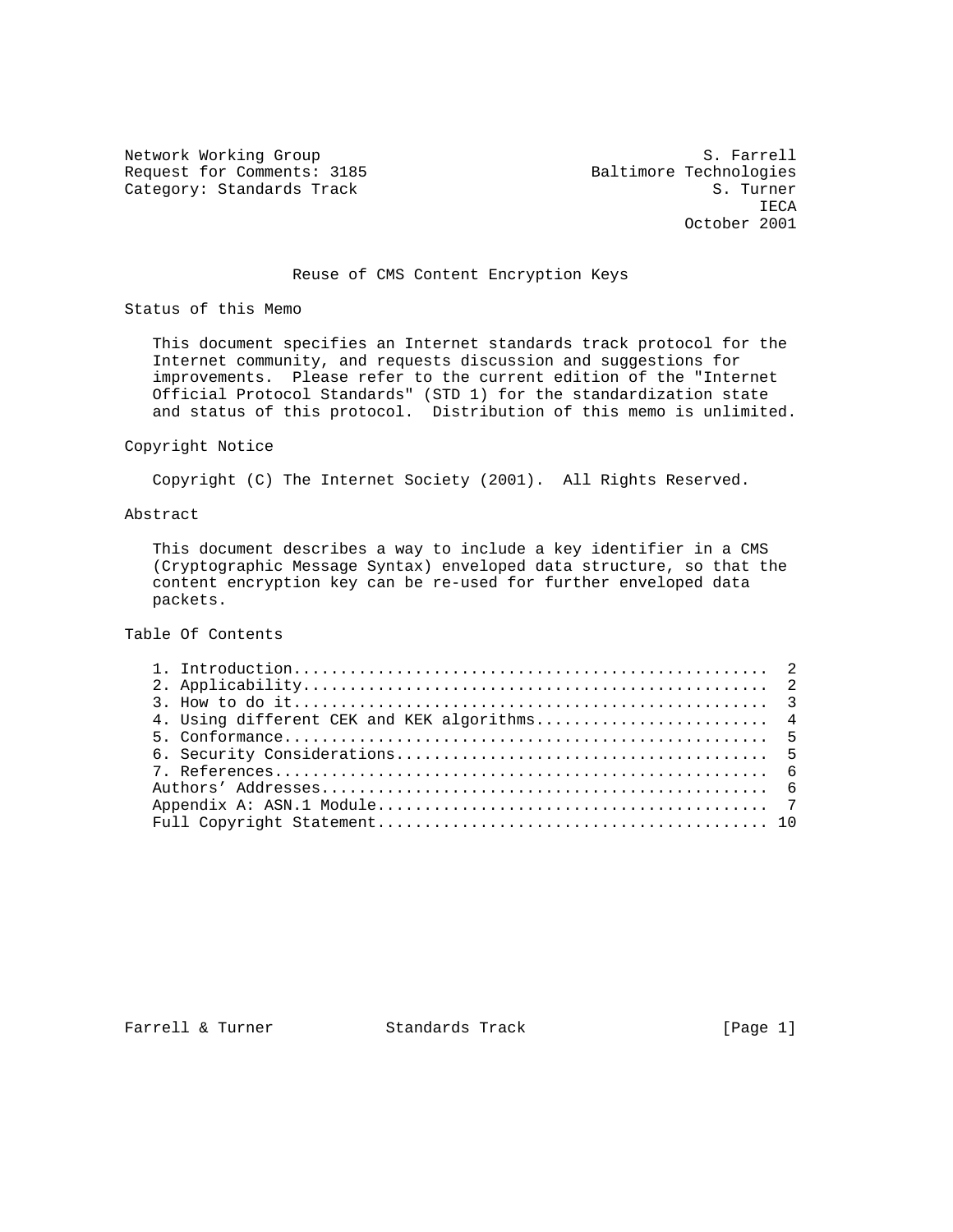# 1. Introduction

 CMS [CMS] specifies EnvelopedData. EnvelopedData supports data encryption using either symmetric or asymmetric key management techniques. Since asymmetric key establishment is relatively expensive, it is desirable in some environments to re-use a shared content-encryption key established using asymmetric mechanisms for encryption operations in subsequent messages.

 The basic idea here is to reuse the content-encryption key (CEK) from a message (say MSG1) to derive the key-encryption key (KEK) for a later message, (MSG2), by including a reference value for the CEK in message 1, and that same value as the KEKIdentifier for message 2. The CEK from message 1 is called the "referenced CEK".

 The key words "MUST", "REQUIRED", "SHOULD", "RECOMMENDED", and "MAY" in this document are to be interpreted as described in [RFC2119].

#### 2. Applicability

 This specification is intended to be used to provide more efficient selective field confidentiality between communicating peers, in particular in the cases where:

- The originator is a client that wishes to send a number of fields to a server (the recipient) in a single transaction, where the referenced CEK is used for the separate encryption of each field.
- The originator and recipient are servers that communicate very frequently and use this specification purely for efficiency.

 This specification is not intended to be applicable in all cases. It is suited for use where:

- Its use is further scoped: that is, this specification doesn't define a protocol but merely a trick that can be used in a larger context and additional specification will be needed for each such case. In particular, in order to use this specification, it is REQUIRED to define the originators' and recipients' behavior where a referenced CEK has been "lost".
- This specification is not suitable for general group key management.

Farrell & Turner Standards Track [Page 2]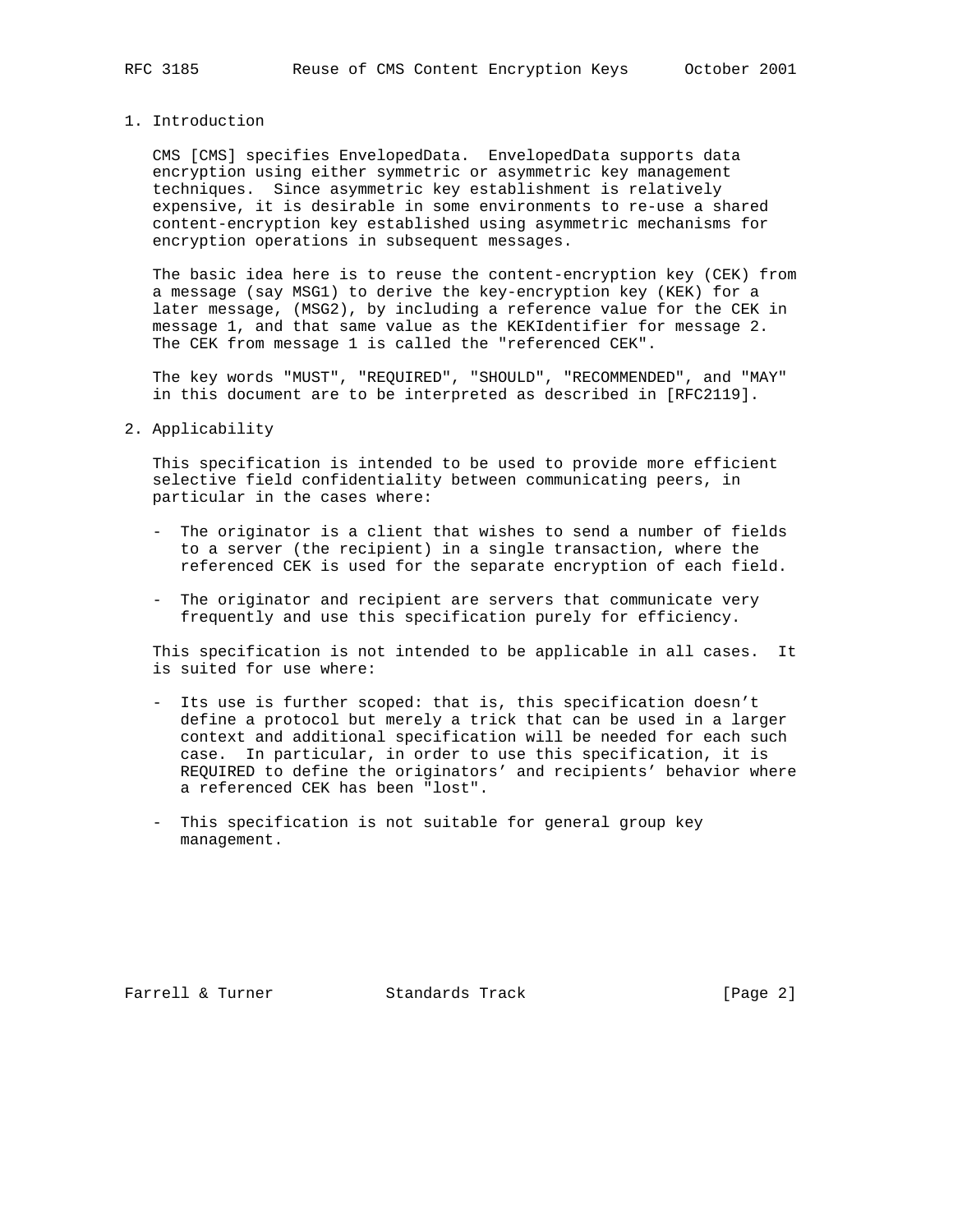- The underlying cryptographic API is suitable: it is very likely that any cryptographic API that completely "hides" the bits of cryptographic keys from the CMS layer will prevent reuse of a referenced CEK (since they won't have a primitive that allows MSG1.CEK to be transformed to MSG2.KEK).
- The algorithms for content and key encryption have compatible key values and strengths, that is, if MSG1.contentEncryptionAlgorithm is a 40bit cipher and MSG2.keyEncryptionAlgorithm requires 168 bits of keying material, then this specification SHOULD NOT be used.

 There are other ways that could be envisaged to establish the required symmetric keying material, e.g., by leveraging a group keying scheme or by defining a content type that contains a KEK value. Although this scheme is much simpler than generic group key management, if an implementation already supports group key management then this scheme doesn't add value. This scheme is also suitable for inclusion in CMS libraries (though the addition of new state might be a problem for some implementations), which can offer some advantages over application layer schemes (e.g., where the content includes MSG2.KEK).

3. How to do it

 In order to reference the content-encryption key (CEK) used in an EnvelopedData, a key identifier can be included in the unprotectedAttrs field of MSG1. This key can then be used to derive the key-encryption key (KEK) for other instances of EnvelopedData or for other purposes. If the CEK from MSG1 is to be used to derive the KEK for MSG2 then MSG1 MUST contain an unprotectedAttrs Attribute of type id-aa-CEKReference with a single value using the CEKReference syntax.

 MSG2.KEK is to be derived by reversing the bytes of MSG1.CEK. The byte reversal is to avoid an attack where the attacker has a known plaintext and the related ciphertext (encrypted with MSG1.CEK) that (otherwise) could be directly used as a MSG2.KEK.

 The application MUST ensure that the relevant algorithms are compatible. That is, a CEKReference attribute alone can only be used where the content-encryption algorithm from MSG1 employs the same type of symmetric key as the key-encryption algorithm from MSG2.

Farrell & Turner Standards Track [Page 3]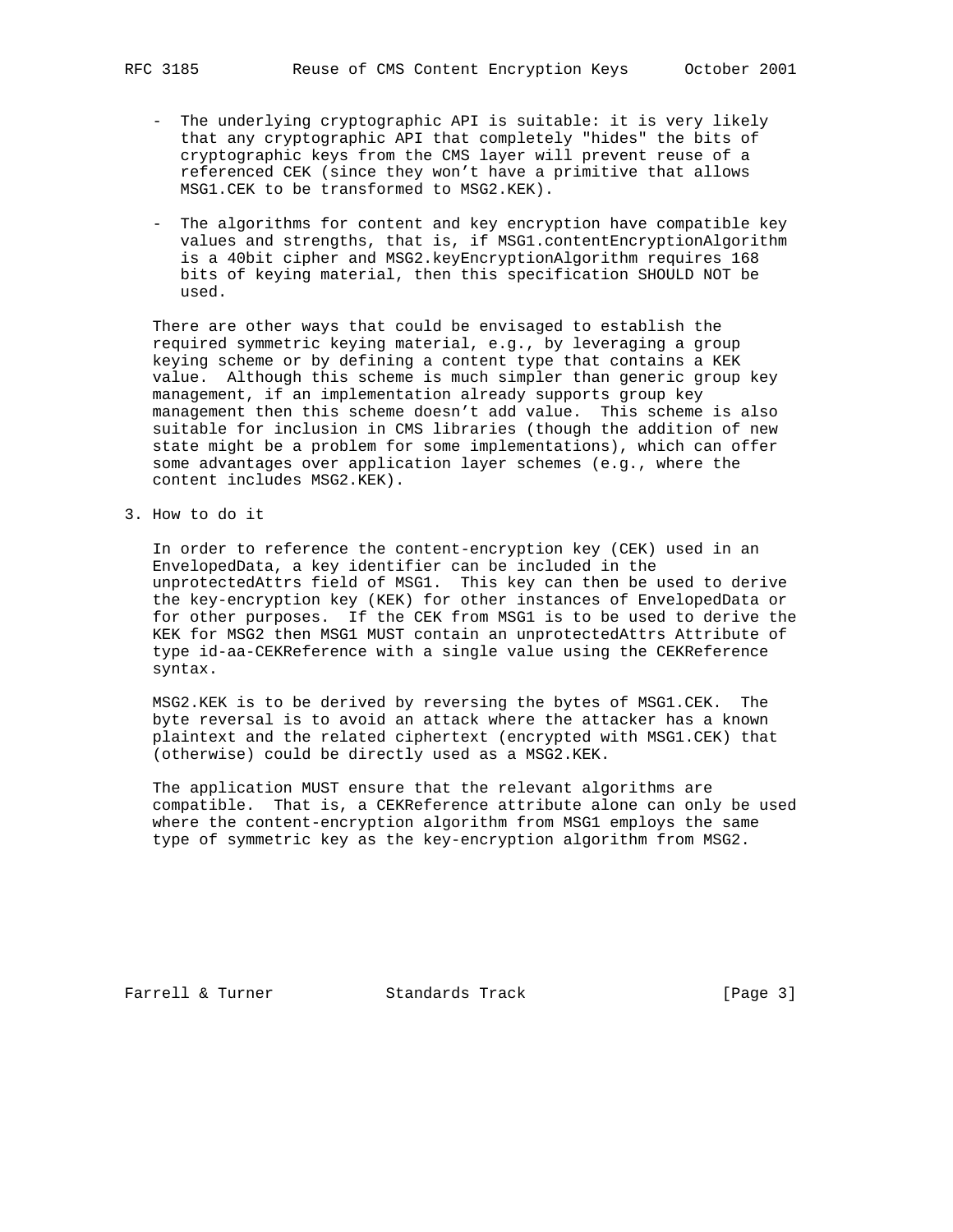Notes:

- 1) There is nothing to prevent inclusion of a CEKReference attribute in MSG2 as well as in MSG1. That is, an originator could "roll" the referenced CEK with every message.
- 2) The CEKReference attribute can occur with any of the choices for RecipientInfo: ktri, kari or kekri. Implementors MUST NOT assume that CEKReference can only occur where ktri or kari is used.

 $id$ -aa-CEKReference OBJECT IDENTIFIER ::= {  $id$ -aa 30 } CEKReference ::= OCTET STRING

id-aa is an object identifier defined in [CMS-MSG].

 In order to allow the originator of MSG1 to indicate the "lifetime" of the CEK, the originator MAY include a CEKMaxDecrypts attribute, also in the unprotectedAttrs field of EnvelopedData. This attribute has an INTEGER syntax (the value MUST be  $>=1$  and maximally  $2^2$ 31), and indicates to the recipient the maximum number of messages (excluding MSG1) that will use the referenced CEK. This Attribute MUST only be sent when a CEKReference attribute is also included.

 The recipient SHOULD maintain the CEKReference information (minimally the key identifier and the CEK value) while less than maxDecrypt messages have been successfully received. Recipients SHOULD delete the CEKReference information after some locally configured period.

 When this attribute is not present, originators and recipients SHOULD behave as if a value of one had been sent.

 id-aa-CEKMaxDecrypts OBJECT IDENTIFIER ::= { id-aa 31 } CEKMaxDecrypts ::= INTEGER

 If CEKMaxDecrypts is missing, or has the value one, then each CEK will be re-used once as the KEK for the next message. This means that MSG[n].KEK is the byte-reversal of MSG[n-1].CEK; subsequently MSG[n+1].KEK will be the byte-reversal of MSG[n].CEK. Note that MSG[n-1].CEK has no impact whatsoever to MSG[n+1], so long as CEKs are generated randomly (and not e.g., derived from KEKs somehow).

4. Using different CEK and KEK algorithms

 Where MSG1.content-encryption algorithm and MSG2.key-encryption algorithm are the same then the MSG2.KEK is the byte-reverse of MSG1.CEK. However, in general, these algorithms MAY differ, e.g., requiring different key lengths. This section specifies a generic way to derive MSG2.KEK for such cases.

Farrell & Turner Standards Track [Page 4]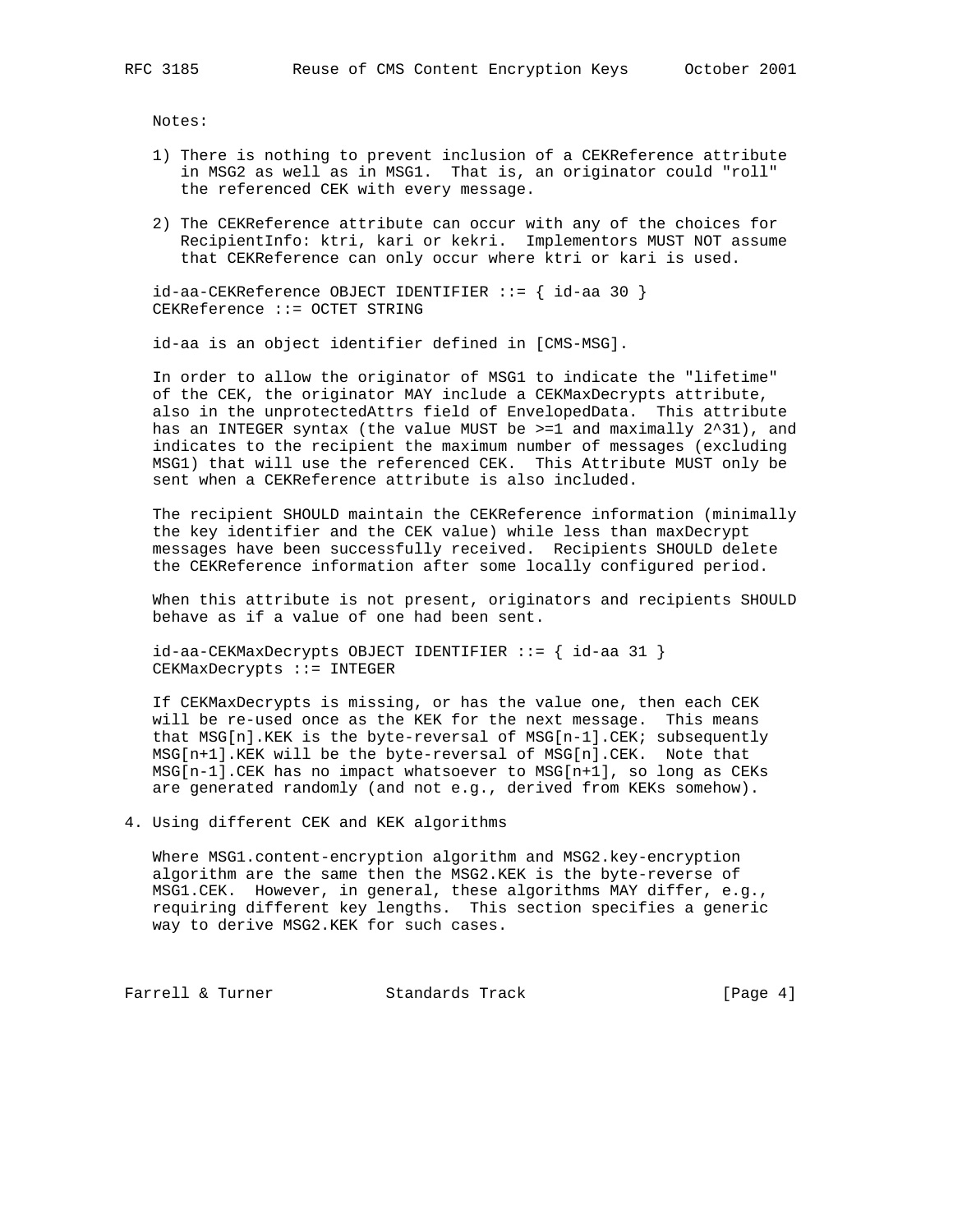Note: In some sense, the CEK and KEK algorithms are never the "same", e.g., id-alg-CMS3DESwrap and des-ede3-cbc differ. However, for the purposes of this specification, all we care about is that the algorithms use the same format and size of keying material (see also security considerations) and that they do not differ significantly in terms of the resulting cryptographic "strength." In that sense the two algorithms in the example above are the "same."

Implementations MAY include this functionality.

 The basic approach is to use the PBKDF2 key derivation function defined in PKCS#5 [RFC2898], but using MSG1.CEK as input instead of a password. The output of the PBKDF2 function is MSG2.KEK. To this end, a new attribute type is defined which allows passing of the required parameters.

```
 id-aa-KEKDerivationAlg OBJECT IDENTIFIER ::= { id-aa 32 }
KEKDerivationAlgorithm ::= SEQUENCE {
    kekAlg AlgorithmIdentifier,
     pbkdf2Param PBKDF2-params
}
```
 kekAlg is the algorithm identifier (and associated parameters, if any), for the MSG2 key encryption algorithm. Note that it is not necessary to protect this field since modification of keyAlg only represents a denial-of-service attack.

The PBKDF2 algorithm parameters are to be handled as follows:

- The salt MUST use the "specified" element of the CHOICE.
- The message originator selects the iterationCount.
- The value of keyLength is determined by the kekAlg and MUST be present.
- The prf field MUST use the default algorithm specified in [RFC2898] which is algid-hmacWithSHA1 (and so the prf field MUST be omitted).

## 5. Conformance

 This specification only applies to messages where the CEKReference attribute is present. All attributes specified here SHOULD be ignored unless they are present in a message containing a valid, new or recognized, existing value of CEKReference. The CEKMaxDecrypts attribute is to be treated by the recipient as a hint, but MUST be honored by the originator.

Farrell & Turner Standards Track [Page 5]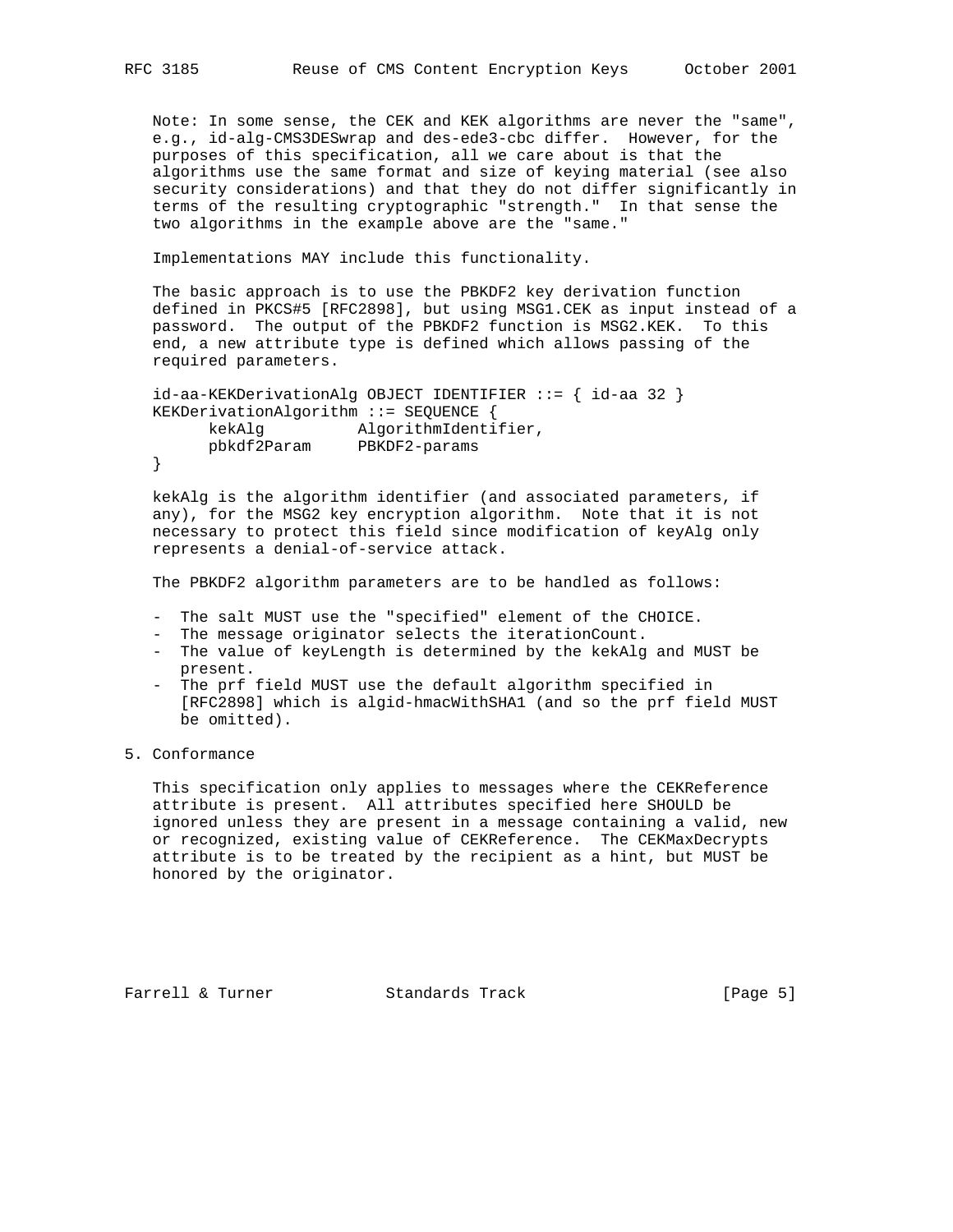The optional to implement KEKDerivationAlgorithm attribute MUST only be present when MSG1.content-encryption algorithm differs from MSG2.key-encryption algorithm, in which case it MUST be present. Implementations that recognize this attribute, but do not support the functionality SHOULD ignore the attribute.

 Ignoring attributes as discussed above, will lead to decryption failures. CMS implementations SHOULD be able to signal the particular reason for this failure to the calling application.

6. Security Considerations

 Encryption does not provide authentication, for example, if the encryptedContent is essentially random then recipients MUST NOT assume that "knowing" a CEKReference value proves anything - anyone could have created the EnvelopedData. This is relevant both for security (the recovered plaintext should not be entirely random) and for avoiding denial of service (the recipient MUST NOT assume that using the right CEKReference means that message originator is genuine).

 Similarly, using the correct CEKReference does not mean that a message has not been replayed or inserted, and recipients MUST NOT assume that replay has been avoided.

 The maxDecrypts field presents a potential denial-of-service attack if a very large value is included by an originator in an attempt to get a recipient to consume memory by storing the referenced CEKs for a long period or if the originator never sends the indicated number of ciphertexts. Recipients SHOULD therefore drop referenced CEKs where the maxDecrypts value is too large (according to local configuration) or the referenced CEK has been held for too long a period.

 Suppose MSG1 is sent to a set S1 of users. In the case where MSG2 is sent to only a subset of users in S1, all users from S1 will still be able to decrypt MSG2 (since MSG2.KEK is computed only from MSG1.CEK). Implementers should be aware that in such cases, all members of the original set of recipients (S1) can access the plaintext of MSG2 and subsequent messages.

 The reason for the byte reversal is as follows: without the byte reversal, an attacker knowing some of MSG1.plaintext (a prefix in a field for instance) can use the corresponding ciphertext block as the next encrypted CEK, i.e., as MSG2.KEKRecipientInfo.encryptedKey. Now the attacker knows the next CEK. This attacks something this note is not claiming to protect (origin authentication), but is easily avoided using the byte reversal. Byte-reversal was chosen over bit-

Farrell & Turner Standards Track [Page 6]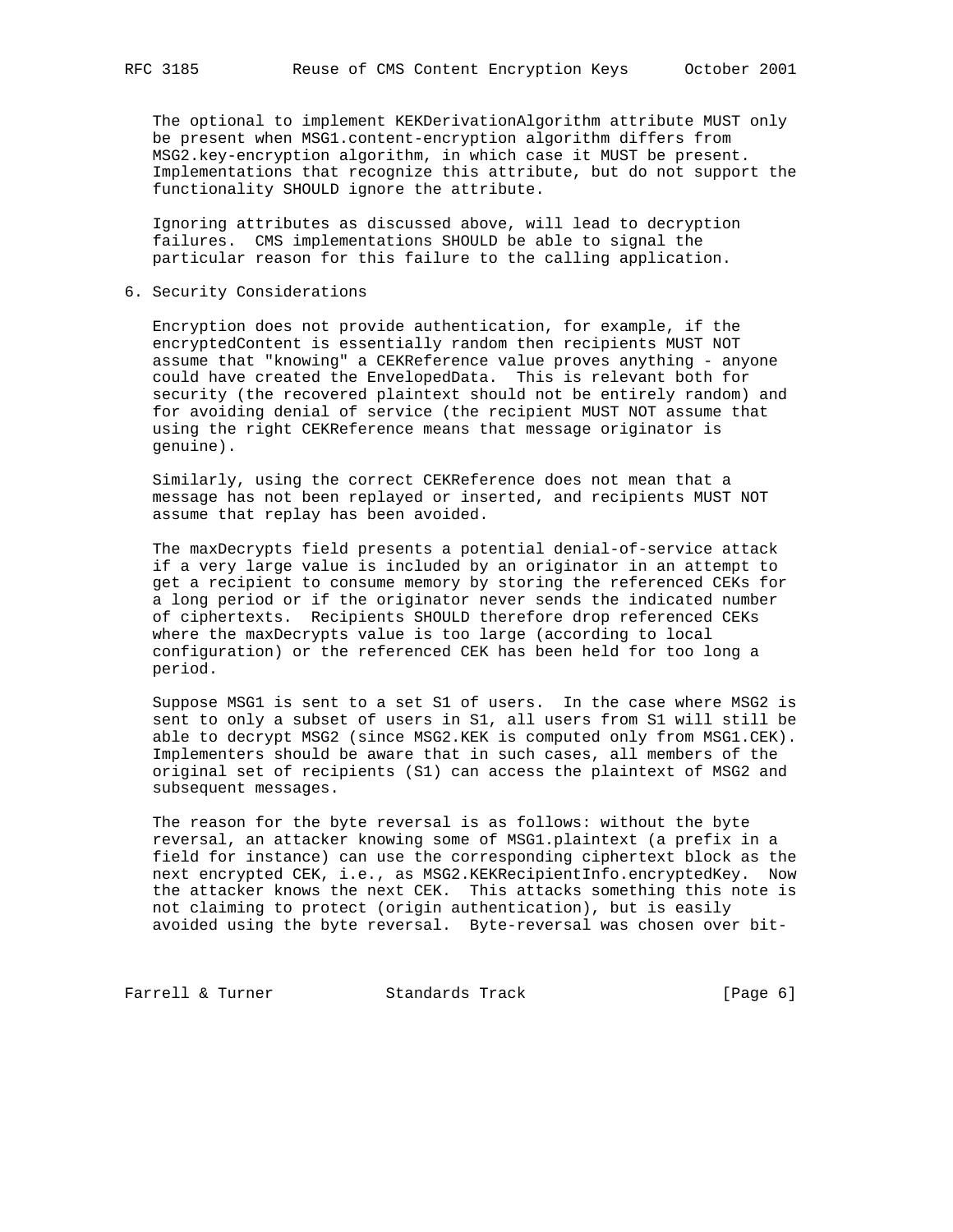reversal since bit-reversal would cause parity bits from MSG1.CEK to be used as keying bits for MSG2.KEK for DES-based algorithms. Note that byte reversal would similarly affect parity if parity checks spanned more than one octet, however no well-known algorithms operate in this way.

 Implementations should be very careful with this scheme if MSG[n].KEK is used to derive MSG[n].CEK, e.g., if MSG[n].CEK were the byte reversal of MSG[n].KEK, then this scheme could result in a fixed key being unexpectedly used.

- 7. References
	- [CMS] Housley, R., "Cryptographic Message Syntax", RFC 2630, June 1999.
	- [CMS-MSG] Ramsdell, B. "S/MIME Version 3 Message Specification", RFC 2633, June 1999.
	- [RFC2898] Kaliski, B., "PKCS #5: Password-Based Cryptography Specification Version 2.0", RFC 2898, September 2000.
	- [RFC2026] Bradner, S., "The Internet Standards Process -- Revision 3", BCP 9, RFC 2026, October 1996.
	- [RFC2119] Bradner, S., "Key words for use in RFCs to Indicate Requirement Levels", BCP 14, RFC 2119, March 1997.

Authors' Addresses

 Stephen Farrell, Baltimore Technologies, 39 Parkgate Street, Dublin 8 IRELAND

 Phone: +353-1-881-6000 EMail: stephen.farrell@baltimore.ie

 Sean Turner IECA, Inc. 9010 Edgepark Road Vienna, VA 22182 USA

 Phone: +1.703.628.3180 EMail: turners@ieca.com

Farrell & Turner Standards Track [Page 7]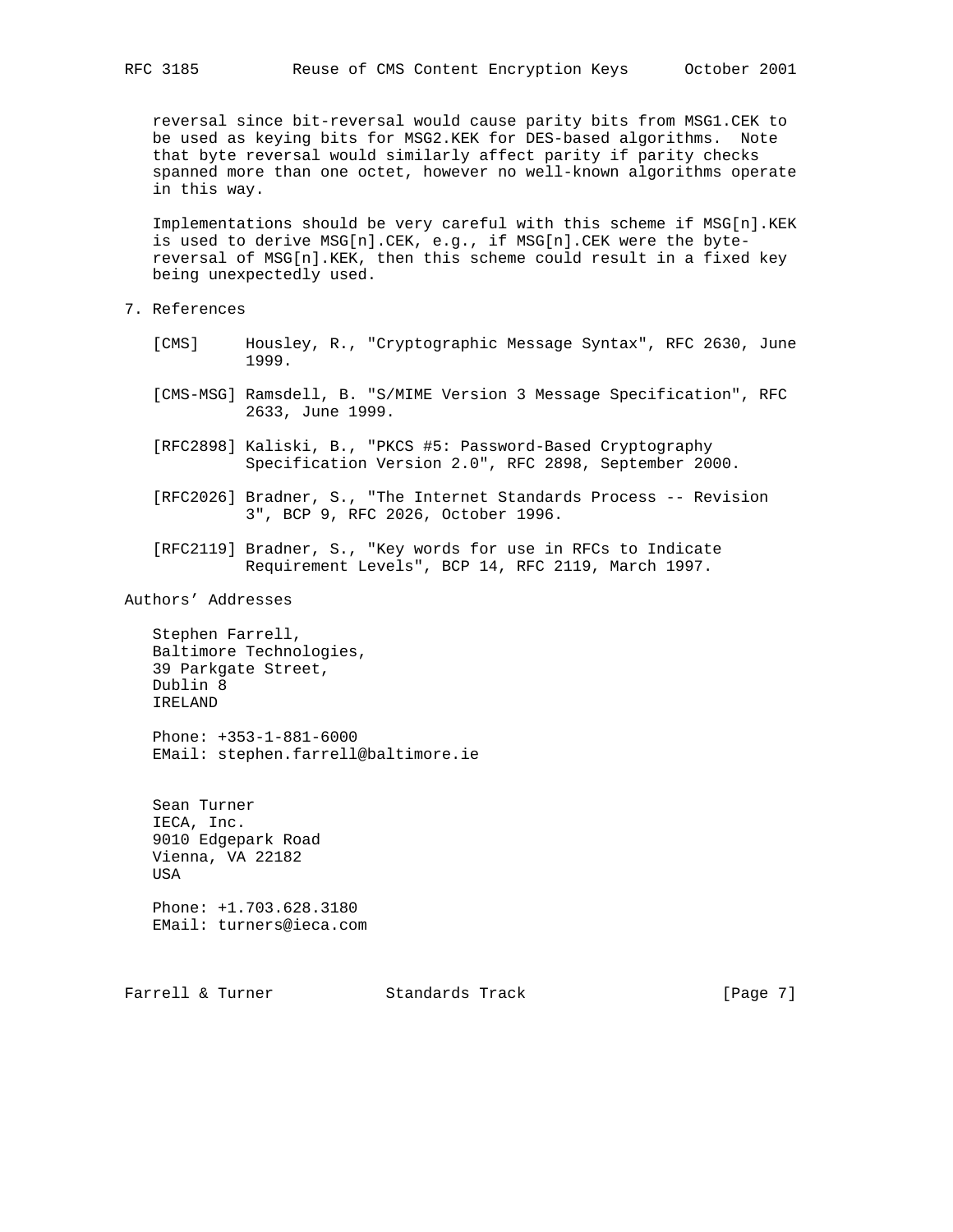```
Appendix A: ASN.1 Module
   SMIMERcek
     \{ iso(1) member-body(2) us(840) rsadsi(113549) pkcs(1) pkcs-9(9)
       smime(16) modules(0) rcek(13) }
     -- This module contains the definitions of the attributes
     -- used for re-using the content encryption key from a
     -- message in further messages.
    DEFINITIONS IMPLICIT TAGS ::=
     BEGIN
     -- EXPORTS ALL --
     IMPORTS
      AlgorithmIdentifier FROM
            AuthenticationFramework { joint-iso-itu-t ds(5)
                model(1) authenticationFramework(7) 3 } ;
       -- [RFC2898] uses 1993 ASN.1 to define PBKDF2-params. Since
       -- this specification only uses 1988 ASN.1, the definition is
       -- repeated here for completeness.
       -- The DEFAULT prf field value, MUST be used for this
       -- specification
       digestAlgorithm OBJECT IDENTIFIER ::=
           { iso(1) member-body(2) us(840) rsadsi(113549) 2 } id-hmacWithSHA1 OBJECT IDENTIFIER ::= {digestAlgorithm 7}
       -- [RFC2898] defines PBKDF2-params using 1993 ASN.1, which
       -- results in the same encoding as produced by the definition
       -- below. See [RFC2898] for that definition.
      PBKDF2-params ::= SEQUENCE {
         salt CHOICE {
             specified OCTET STRING, -- MUST BE USED
             otherSource AlgorithmIdentifier -- DO NOT USE THIS FIELD
         },
         iterationCount INTEGER (1..MAX),
         keyLength INTEGER (1..MAX) OPTIONAL
       }
        -- id-aa is the arc with all new authenticated and
        -- unauthenticated attributes produced the by S/MIME
        -- Working Group. It is also defined in [CMS-MSG]
```
Farrell & Turner Standards Track [Page 8]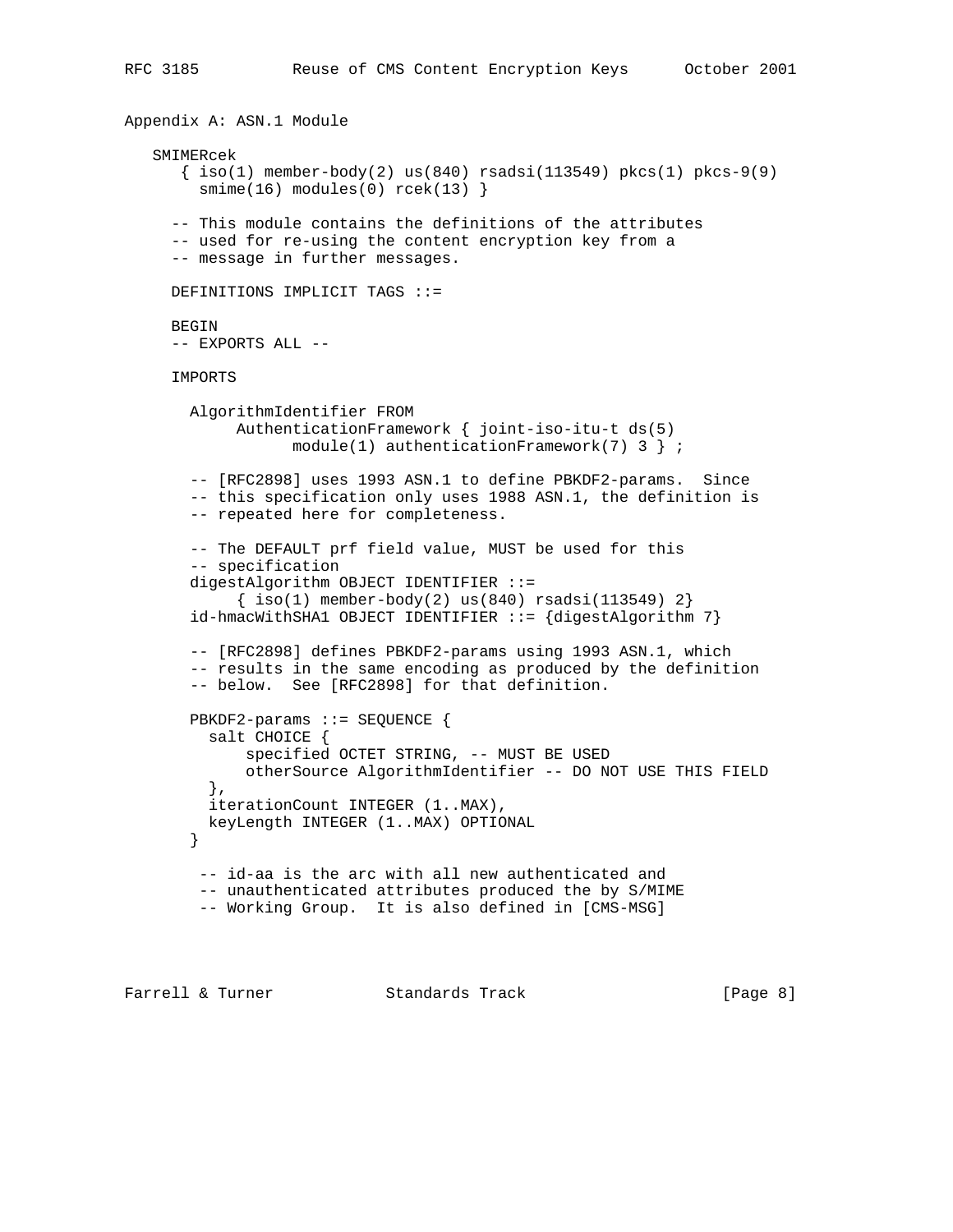id-aa OBJECT IDENTIFIER ::=  ${\text{iso}(1)}$  member-body(2) usa(840) rsadsi(113549)  $pkcs(1) pkcs-9(9) simine(16) attributes(2)$  -- This attribute contains what will be the key identifier -- for subsequent messages id-aa-CEKReference OBJECT IDENTIFIER ::= { id-aa 30 } CEKReference ::= OCTET STRING -- This attribute contains a "hint" to the recipient -- indicating how many times the originator will use -- the re-used CEK id-aa-CEKMaxDecrypts OBJECT IDENTIFIER ::= { id-aa 31 } CEKMaxDecrypts ::= INTEGER -- This attribute specifies the key derivation function -- to be used when the default byte reversal operation cannot -- be used. id-aa-KEKDerivationAlg OBJECT IDENTIFIER ::= { id-aa 32 } KEKDerivationAlgorithm ::= SEQUENCE { kekAlg AlgorithmIdentifier, pbkdf2Param PBKDF2-params }

END